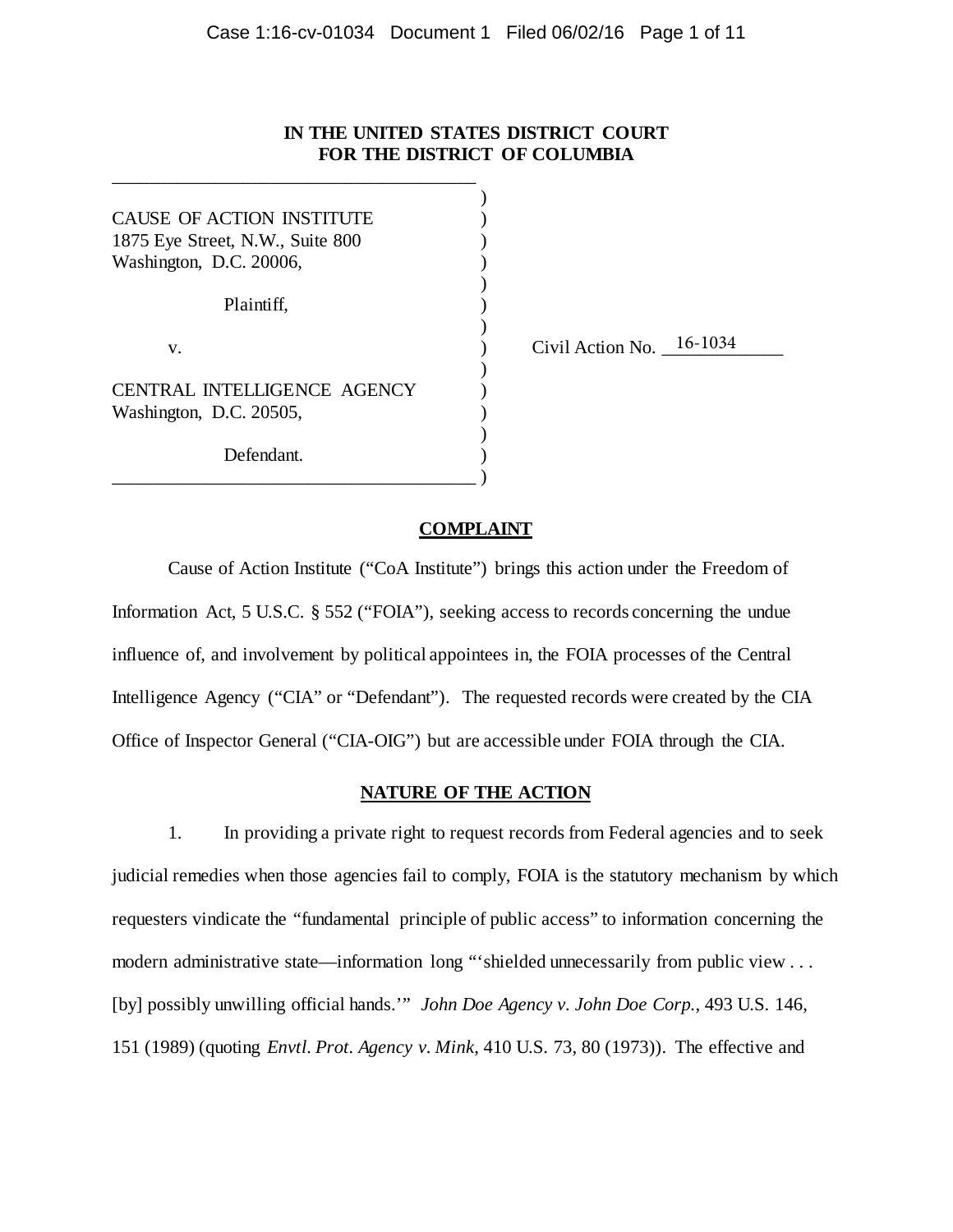#### Case 1:16-cv-01034 Document 1 Filed 06/02/16 Page 2 of 11

apolitical administration of FOIA is vital to ensuring a transparent and accountable Executive Branch.

2. CoA Institute, a non-profit government "watchdog" organization, relies on FOIA to accomplish its oversight and educational mission. It files numerous FOIA requests on an annual basis and relies on agencies to process those requests without respect to the identity of the requester, the subject-matter of the request, or the potential political impact or newsworthiness of responsive records.

3. President Obama entered office with the promise that "[t]ransparency and the rule of law will be the touchstones of [his] presidency" and stating that "[t]he Freedom of Information Act is perhaps the most powerful instrument we have for making our government honest and transparent, and of holding it accountable." President Obama Delivers Remarks at Swearing-In Ceremony (Jan. 21, 2009), *available at* http://goo.gl/p97TwK. In a memorandum issued the same day, President Obama declared that "the Freedom of Information Act (FOIA), which encourages accountability through transparency, is the most prominent expression of a profound national commitment to ensuring an open Government. At the heart of that commitment is the idea that accountability is in the interest of the Government and the citizenry alike." Presidential Memorandum for Heads of Executive Departments and Agencies Concerning the Freedom of Information Act, 74 Fed. Reg. 4683 (Jan. 21, 2009). The President has continued to state support for such transparency by, for instance, supporting the current bills in the House and Senate designed to improve FOIA procedures and transparency.

4. In practice, the current Administration has neglected its duties under FOIA and undermined the very goals articulated by the President at the outset of his presidency. In a nonpublic April 2009 memorandum, for example, then-chief legal advisor, White House Counsel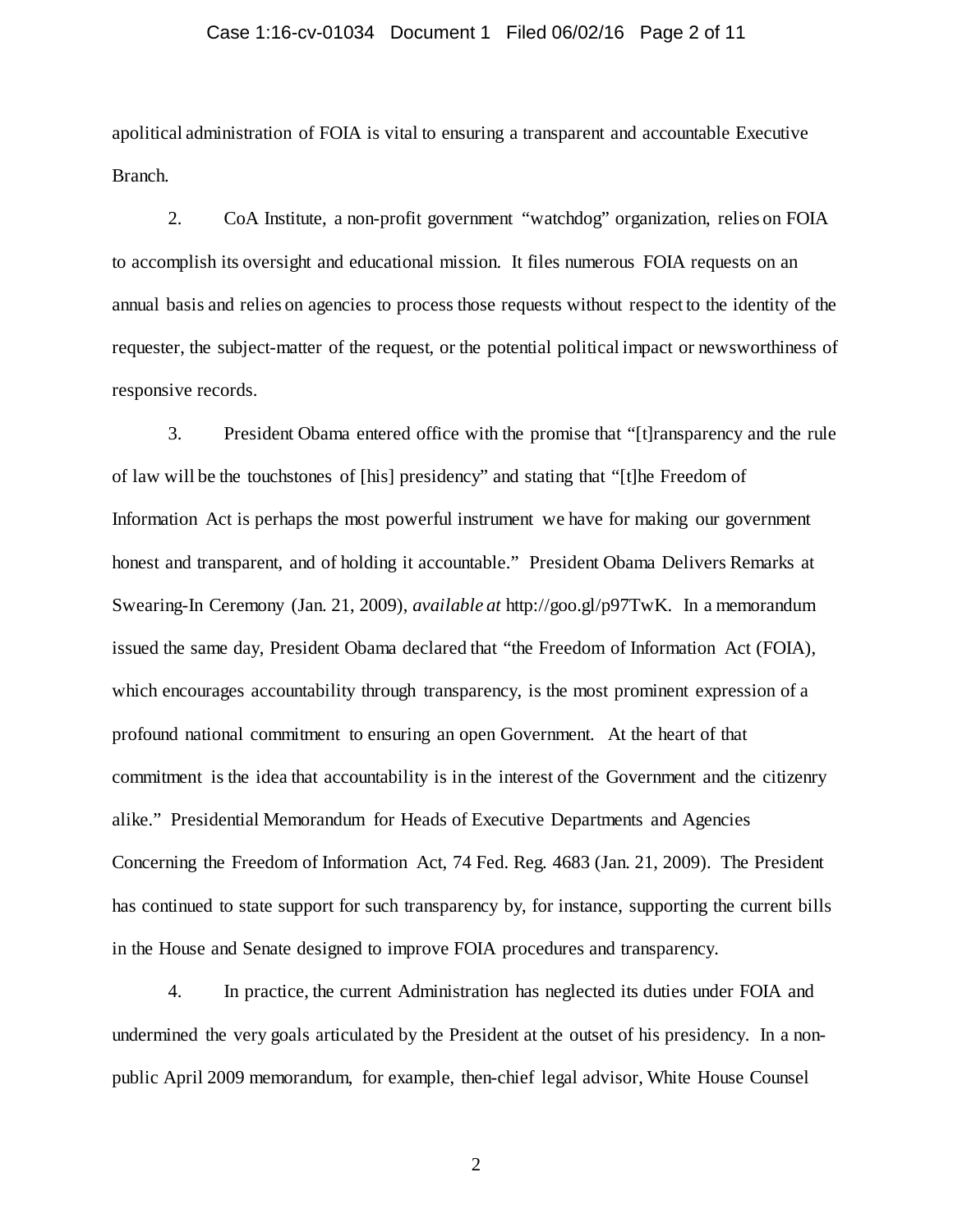#### Case 1:16-cv-01034 Document 1 Filed 06/02/16 Page 3 of 11

Gregory Craig, quietly instructed all Federal agencies and department general counsel to consult with the Office of the White House Counsel on all document requests that may involve "White House equities." *See* Memorandum from Gregory Craig, Counsel to the President, to All Executive Department and Agency General Counsels Concerning Document Requests (Apr. 15, 2009) ("Craig Memo"), *available at* http://bit.ly/1UwFh2z. The Craig Memo states that "[t]his need to consult with the White House arises with respect to all types of document requests, including Congressional Committee requests, GAO requests, judicial subpoenas, and FOIA requests." *Id.*

5. The result of the Craig Memo is the unlawful expansion of White House control of agency FOIA processes and usurped agency responsibility for finalizing determinations. Its implementation has significantly delayed the production of responsive records. *See, e.g.*, Josh Gerstein, *Chaffetz blames White House memo for FOIA delays*, Politico, June 2, 2015, http://politi.co/1UhI0Ks (quoting Chairman of the House Committee on Oversight and Government Reform, Rep. Jason Chaffetz: "The heart of the backlog lies in this memo . . . 'The White House equities.' You want to see the bottleneck? Look at the White House[.]").

6. In addition to the White House cooptation of agency responsibility for the FOIA process, agencies themselves have politicized FOIA by adopting "sensitive review" procedures that permit political appointees, senior agency officials, and public affairs staff to participate in and influence the processing of document requests and the treatment of responsive records. *See, e.g.*, U.S. H.R., Comm. on Oversight & Gov't Reform, Staff Report: A New Era of Openness? How and Why Political Staff at DHS Interfered with the FOIA Process (Mar. 30, 2011), *available at* http://1.usa.gov/1TZGIaY; Eliana Johnson, *The Obama Administration's Newly Political Approach to FOIAs*, Nat'l Rev., June 9, 2015, http://bit.ly/1UwGsit (describing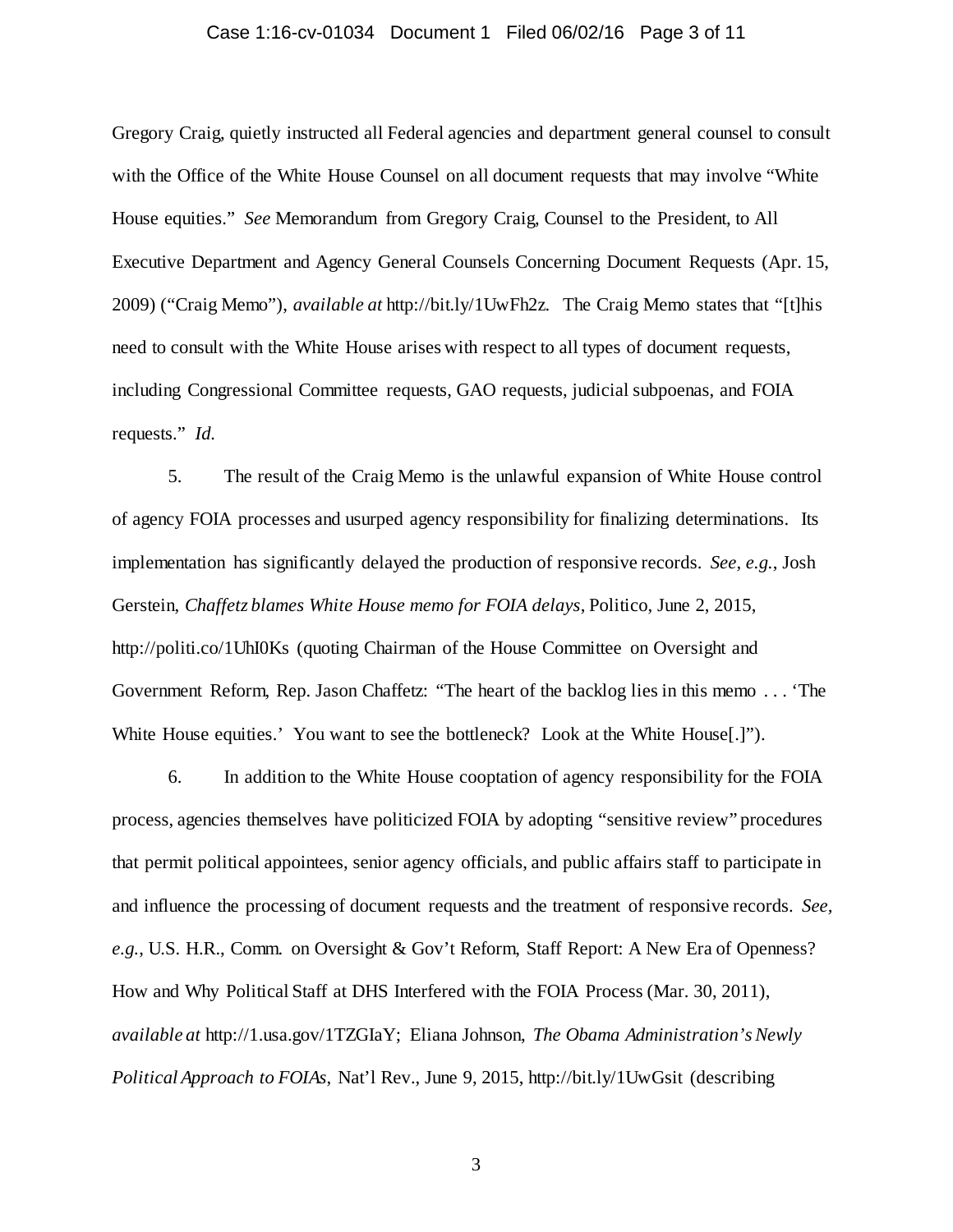#### Case 1:16-cv-01034 Document 1 Filed 06/02/16 Page 4 of 11

sensitive review at the Department of the Treasury); Ted Bridis, *Playing politics with public records requests*, NBC News, July 21, 2010, http://bit.ly/1UhJvs9 (describing "sensitive review" at the Department of Homeland Security); *see also* Mike Ruggs, *Not Just the IRS: Federal Agencies Are Politicizing the FOIA Process, Too*, Reason, May 14, 2013, http://bit.ly/1sqHRy0; Cause of Action Inst., *FOIA Follies: HUD Flags Sensitive Freedom of Information Act Requests for Extra Scrutiny; Political Appointees Involved*, July 31, 2013, http://bit.ly/1Y4qsHm. At least one agency has formalized the "sensitive review" process in its internal guidance. *See* Internal Revenue Serv., Internal Revenue Manual 11.3.13.2.7 (revised Aug. 14, 2013), *available at*  http://1.usa.gov/1X0tz3C (certain requests "require the initiation of a sensitive case report and coordination with the local Public Affairs Specialist").

7. Concerned by the internal politicization of FOIA within federal agencies, on August 23, 2010, Senator Chuck Grassley and Representative Darrell Issa sent letters (the "Issa-Grassley Letters") to twenty-nine (29) Inspectors General (including to the CIA-OIG) to request that they "conduct an inquiry into the agency's FOIA office to determine whether, and if so, the extent to which political appointees are made aware of information requests and have a role in request reviews or decision-making." *See* Ex. 1 at 1 (sample letter to Dep't of Education Office of Inspector General); *see also* Office of Senator Chuck Grassley, Press Release: Grassley, Issa Seek Information About FOIA Requests (Aug. 25, 2010), *available at* http://1.usa.gov/1Vz6fsG (describing the requested reviews as covering "whether federal agencies are taking new steps to limit responses to [FOIA] requests from lawmakers, journalists, activist groups and watchdog organizations" and listing the CIA-OIG as one of the recipients of the inquiry).

8. In the wake of the Issa-Grassley Letters, and despite significant press criticizing the Administration for its poor efforts to ensure transparency and openness, agencies continued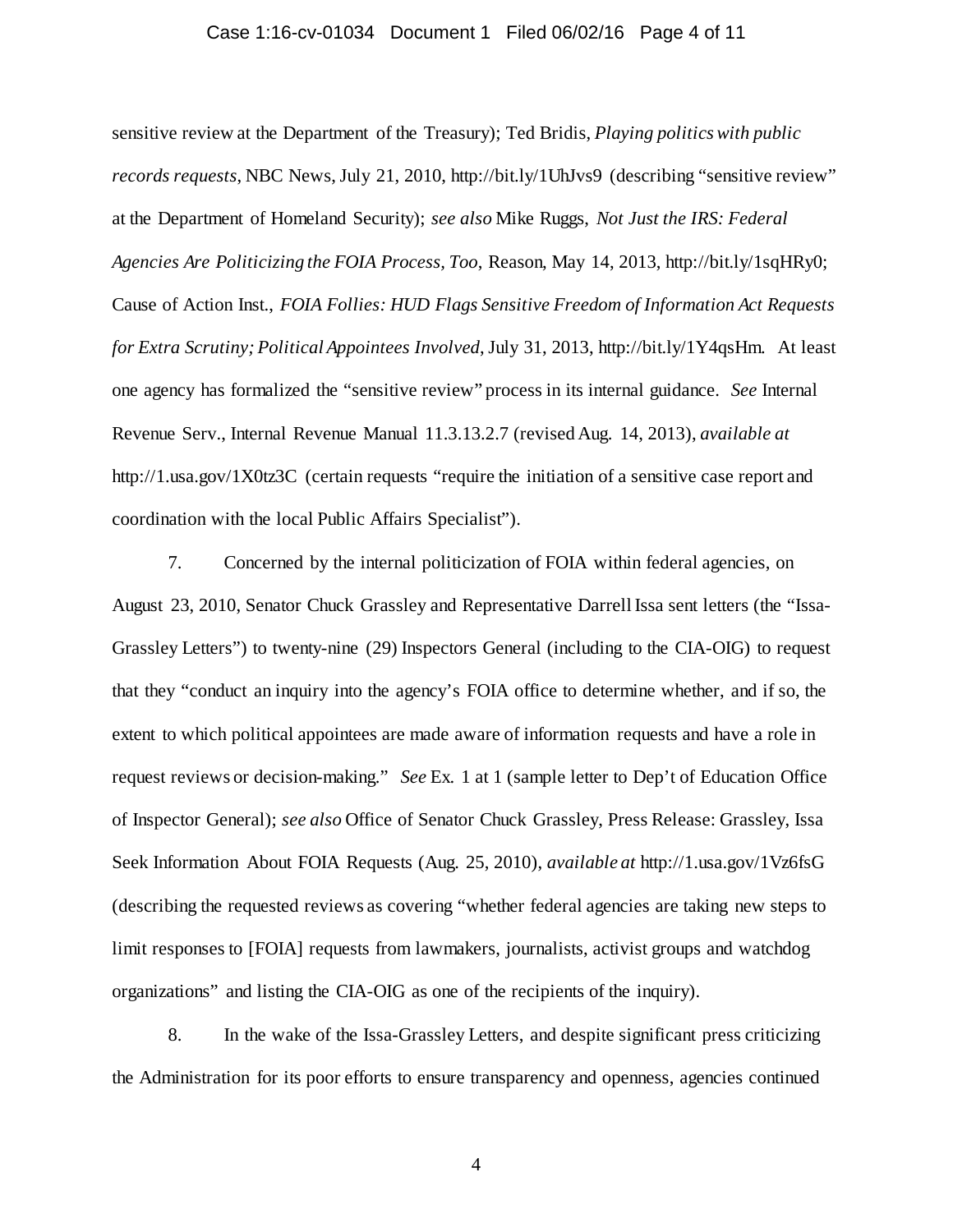#### Case 1:16-cv-01034 Document 1 Filed 06/02/16 Page 5 of 11

to abuse the law and permit political appointees to insert themselves into the FOIA process. *See, e.g.*, Josh Gerstein, *Grassley probes alleged FOIA interference at State Department*, Politico, May 22, 2015, http://politi.co/1UjfMPd ("[A]nonymous sources claim[ed] former Clinton chief of staff Cheryl Mills insisted on reviewing all State records set for release relating to the Keystone pipeline and sought to block disclosure in some instances."); Laura Meckler, *Hillary Clinton's State Department Staff Kept Tight Rein on Records*, Wall St. J., May 19, 2015, http://on.wsj.com/1Y4riE1.

9. As a result, on June 23, 2015, Senator Ron Johnson, Chairman of the United States Senate Committee on Homeland Security and Governmental Affairs, wrote to several Inspectors General to request analysis "of non-career officials' involvement in the FOIA response process . . . for the period of January 1, 2007 to the present," including whether such "involvement resulted in any undue delay of a response to any FOIA request or the withholding of any document or portion of any document that would have otherwise been released but for the non-career official's involvement in the process." *See* Ex. 2 at 3 (sample letter to Inspector General, Nuclear Regulatory Comm'n); *see also* Sam Knight, *FOIA Meddling By Obama Appointees Being Probed by Senate Committee*, Dist. Sentinel, Aug. 26, 2015,

http://bit.ly/1X0uLE8. Upon information and belief, the CIA-OIG received such a request from Senator Johnson and the Senate Homeland Security and Governmental Affairs Committee.

10. The present lawsuit seeks the production of the two final reports or responses prepared by the CIA-OIG to the above-described August 2010 and June 2015 congressional inquiries. Although other Inspectors General have disclosed their final reports voluntarily or otherwise furnished copies to CoA Institute under FOIA, the CIA is one of the few agencies that refuses to respond to CoA Institute and release the relevant records. In two FOIA requests, CoA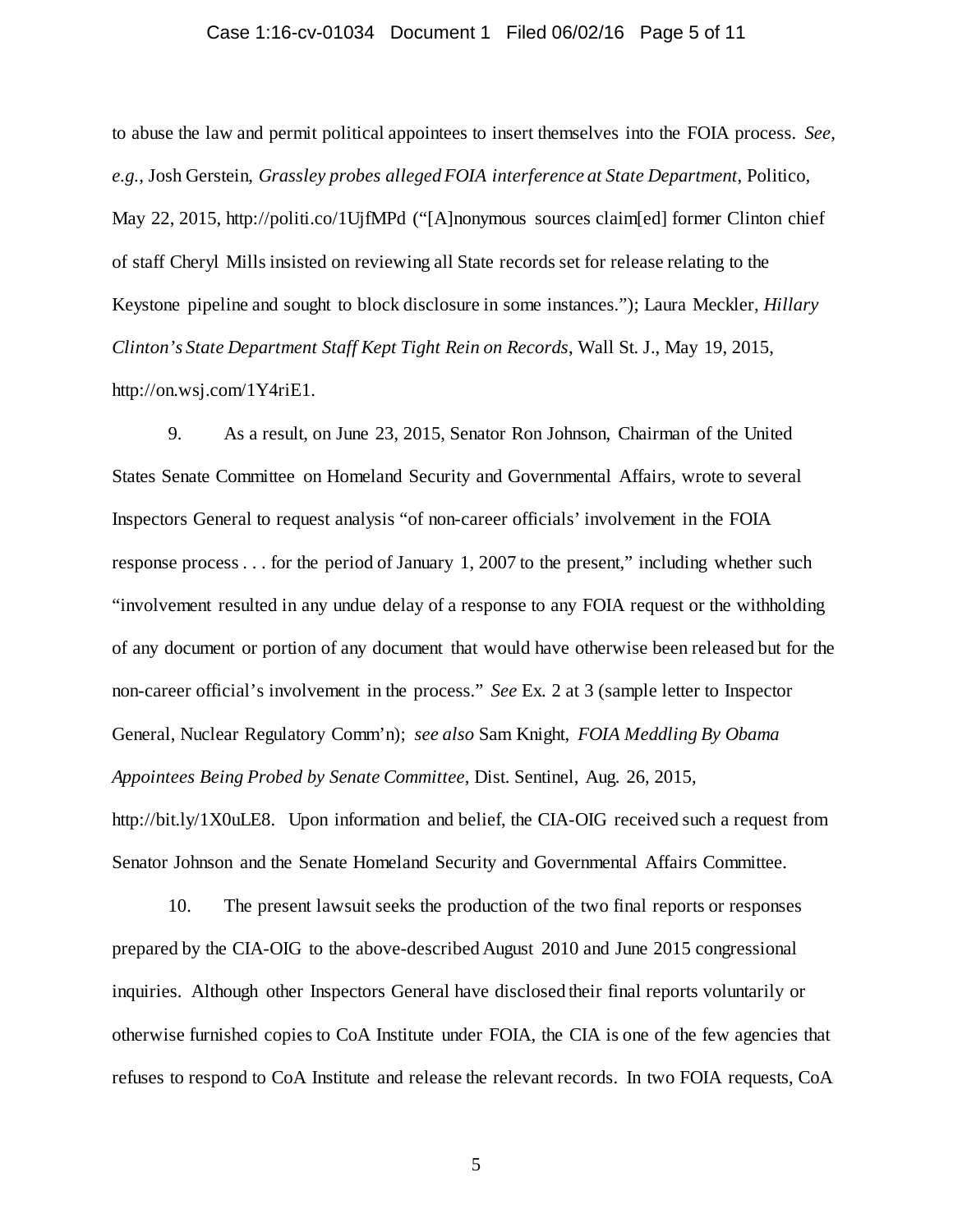Institute requested these final reports or responses, but the CIA has yet to issue any final determination or produce the documents. In one case, the CIA has stonewalled CoA Institute for three years and has twice indicated that it "will not acknowledge or respond to any additional queries regarding the status" of the CoA Institute FOIA request. *See infra* ¶¶ [20](#page-6-0)[–21.](#page-7-0)

## **JURISDICTION AND VENUE**

11. Jurisdiction is asserted pursuant to 28 U.S.C. § 1331 and 5 U.S.C.

§§ 552(a)(4)(B), (a)(6)(E)(iii).

12. Venue is proper pursuant to 28 U.S.C.  $\S$  1391(e) and 5 U.S.C.  $\S$  552(a)(4)(B).

### **PARTIES**

13. CoA Institute is a non-profit strategic oversight group committed to ensuring that government decision-making is open, honest, and fair. In carrying out its mission, CoA Institute uses various investigative and legal tools to educate the public about the importance of government transparency and accountability. It regularly requests access under FOIA to the public records of federal agencies, entities, and offices, and disseminates its findings, analysis, and commentary to the general public.

14. The CIA is an agency within the meaning of 5 U.S.C.  $\S$  552(f)(1). It has possession, custody, and control of records to which CoA Institute seeks access and which are the subject of this Complaint.

#### **FACTS**

15. By letter, dated May 30, 2013, CoA Institute submitted a FOIA request to the CIA seeking "a copy of [the CIA] response to" the August 23, 2010 Issa-Grassley Letters. Ex. 3. CoA Institute also requested classification as a representative of the news media for fee purposes. *Id.*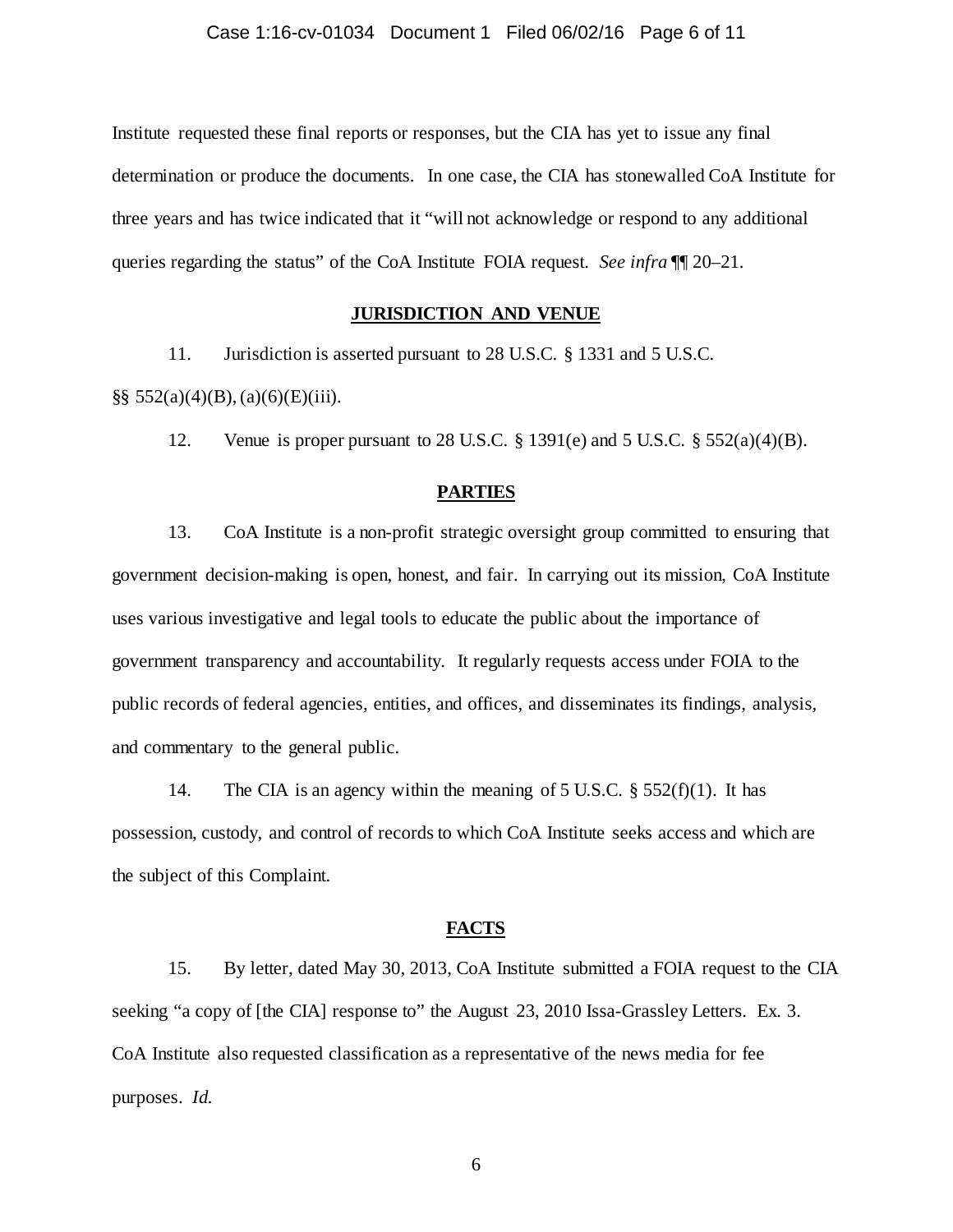#### Case 1:16-cv-01034 Document 1 Filed 06/02/16 Page 7 of 11

16. Defendant received the May 30, 2013 FOIA request the same day it was sent and assigned it the tracking number F-2013-01843. *See* Ex. 4.

17. Defendant waived any fees associated with the processing of the May 30, 2013 request "as a matter of administrative discretion," as it "believe[d] fees [would] be minimal." *Id.*

18. For the remainder of 2013 and the entirety of the next two years, Defendant unilaterally extended its response deadline on multiples occasions. For example, in a telephone conversation on January 22, 2014, Defendant indicated it would provide a final determination by April 9, 2014. After the passage of that date, on April 18, 2014, Defendant stated that the disclosure officer assigned to the May 30, 2013 FOIA request was on vacation for a number of weeks and would provide an update when he returned. When no response, update, or final determination was forthcoming, CoA Institute again called Defendant on June 16, 2014 only to be told that the CIA computer system was "down." A few days later, Defendant stated that its search for responsive records was ongoing.

19. By letter, dated June 25, 2014, Defendant confirmed the June 16, 2014 phone conversation and provided an "updated estimated completion date of 1 November 2014." Ex. 5. Two-and-an-half months past that date, on January 13, 2015, Defendant again extended its response deadline by approximately seven months to August 13, 2015. Ex. 6.

<span id="page-6-0"></span>20. Following the expiration of that completion date, by letter dated August 27, 2015, Defendant extended its deadline by yet another seven months to March 24, 2016. Ex. 7. Defendant also indicated that, "[i]n the future, we will not acknowledge or respond to any additional queries regarding the status of this request until after" the next estimated date of completion. *Id.*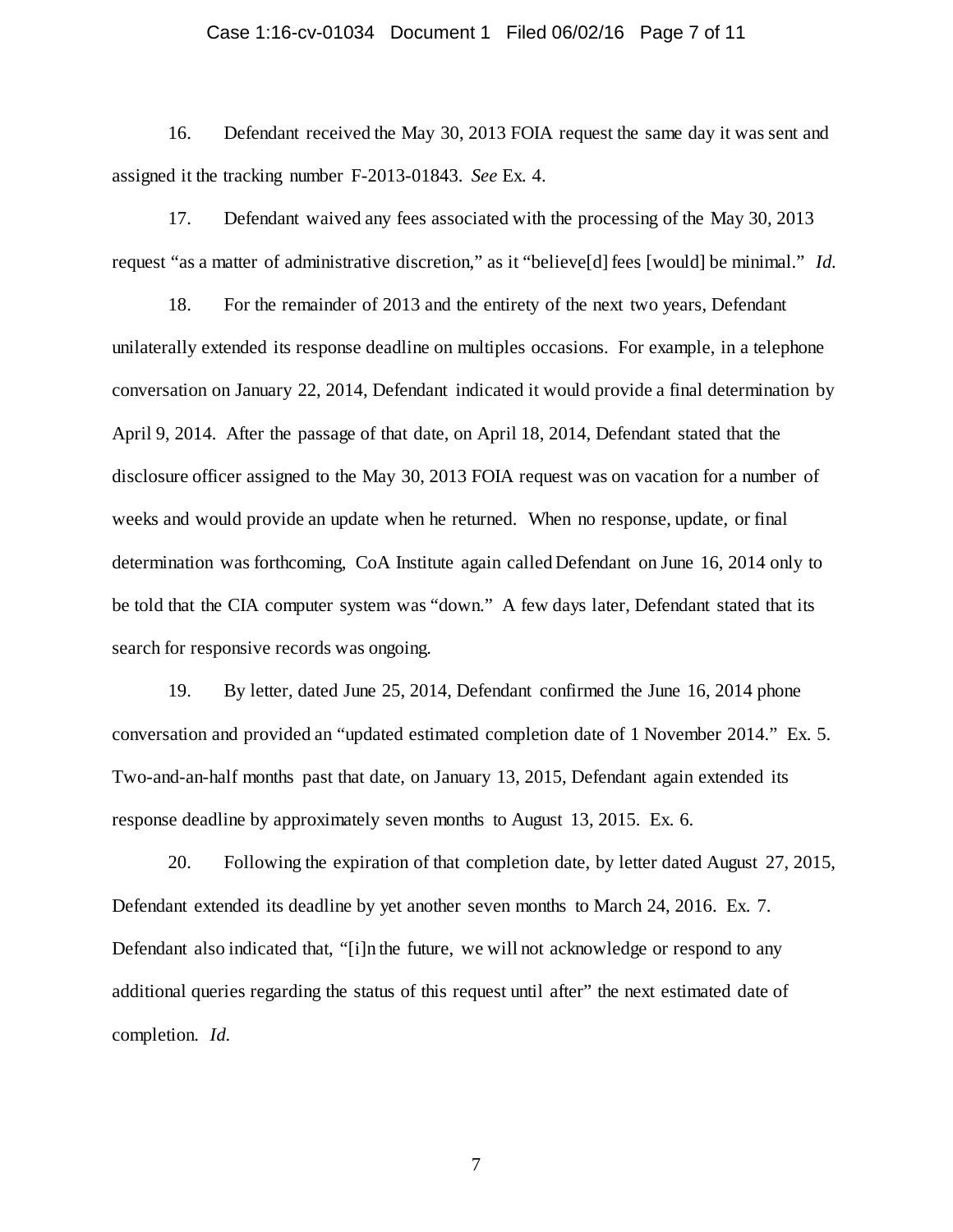#### Case 1:16-cv-01034 Document 1 Filed 06/02/16 Page 8 of 11

<span id="page-7-0"></span>21. By letter, dated April 7, 2016, CoA Institute notified Defendant of an address change and requested an update on the processing of the May 30, 2013 FOIA request, which had then been pending for 1,043 days, or almost 3 years. Ex. 8. By letter, dated May 2, 2016, Defendant responded to the CoA Institute notice and extended its estimated date of completion by an entire year to March 24, 2017 (also stating that this date "is subject to change"). Ex. 9. Defendant exhorted CoA Institute to "be assured that your request is still in process, and we are making every effort to complete it as soon as possible." *Id.* Yet, Defendant also stated again—that "[i]n the future, we will not acknowledge or respond to any additional queries regarding the status of this request until after 24 March 2017." *Id.*

22. While Defendant was processing the May 30, 2013 FOIA Request, CoA Institute submitted a second request on September 28, 2015 to obtain "a copy of any report or response, including attachments and exhibits," prepared in response to the June 23, 2015 letter from Senator Johnson. Ex. 10 at 1. CoA Institute requested a public interest fee waiver and classification as a representative of the news media for fee purposes. *Id.* at 1-3.

23. After failing to receive any form of acknowledgment from the agency, CoA Institute resubmitted its second FOIA request on December 15, 2015. *See* Ex. 11.

24. Defendant received the resubmitted September 28, 2015 FOIA request on December 30, 2015 and assigned it the tracking number F-2016-00773. *See id.* Defendant did not issue a fee determination in its acknowledgment letter and did not provide an estimated date of completion. *Id.*

25. The two FOIA requests that are the subject of this Complaint are overdue. The May 30, 2013 FOIA Request has been pending for 1,099 days, while the September 28, 2015 FOIA Request, received by the CIA on December 30, 2015, has been pending for 155 days.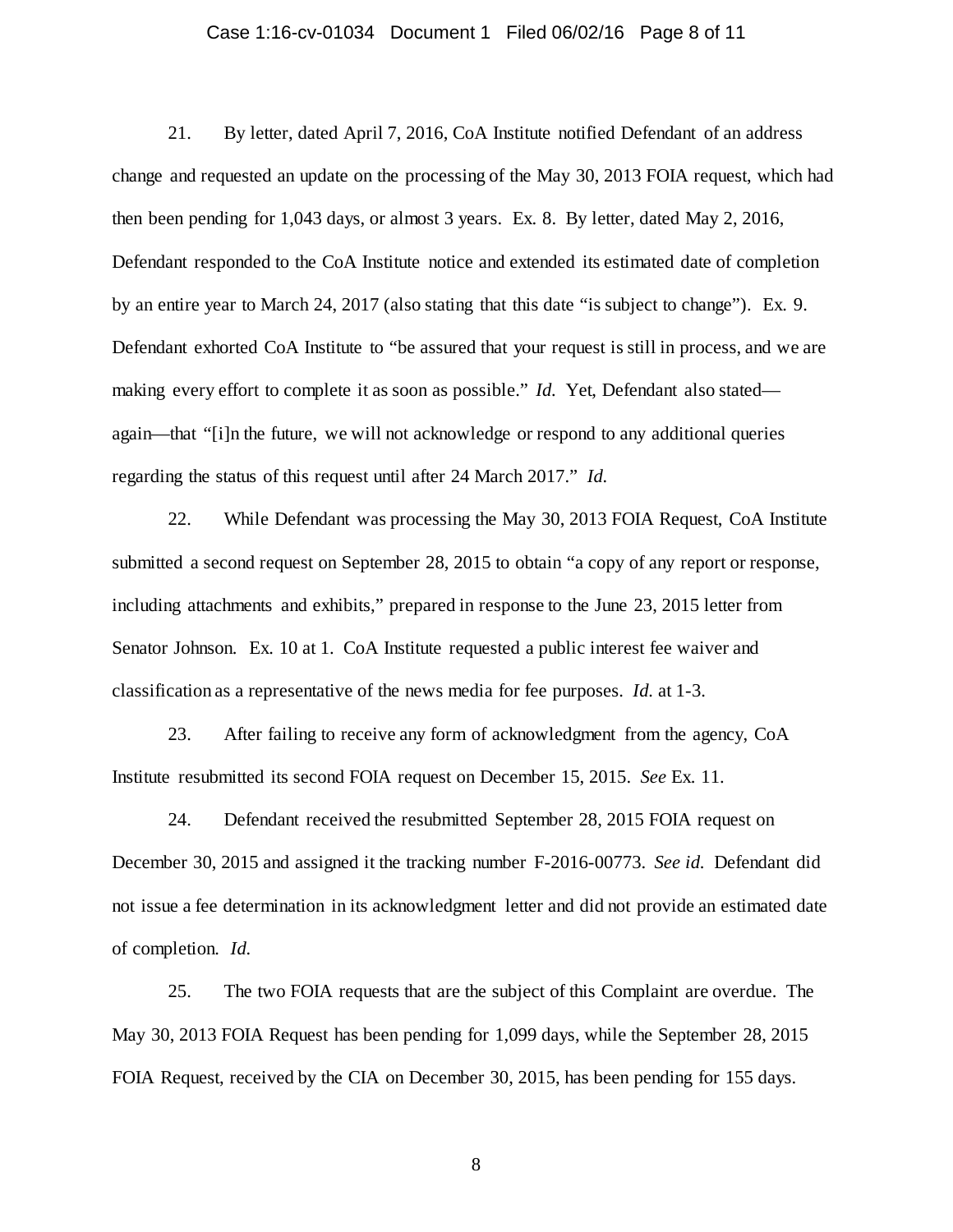### **COUNT I**

## **(Violation of FOIA: Failure to Comply with Statutory Deadlines)**

26. CoA Institute repeats paragraphs 1 through 25.

27. FOIA requires agencies to respond to requests within twenty (20) business days or, in "unusual circumstances," within thirty (30) business days. 5 U.S.C.  $\S$ § 552(a)(6)(A)–(B). If an agency requires additional time, FOIA mandates that the agency provide requesters "an opportunity to arrange with the agency an alternative time frame for processing the request[.]" *Id.* § 552(a)(6)(B)(ii).

28. Defendant received the May 30, 2013 and September 28, 2015 FOIA requests on May 30, 2013 and December 30, 2015, respectively. In neither case has the CIA issued a final determination.

29. Defendant has improperly denied CoA Institute access to agency records by failing to issue final determinations and produce the responsive records within the time limits set forth in 5 U.S.C.  $\S$  552(a)(6).

30. Defendant also failed to comply with FOIA in that it failed to arrange an alternative time frame for responding to the requests in question. Defendant instead has refused to respond to CoA Institute inquiries about the status of the requests or otherwise granted itself unilateral extensions of time to complete the processing of what should have been a simple and uncomplicated production of agency records.

31. CoA Institute has fully exhausted its administrative remedies under 5 U.S.C.  $§ 552(a)(6)(C)(i).$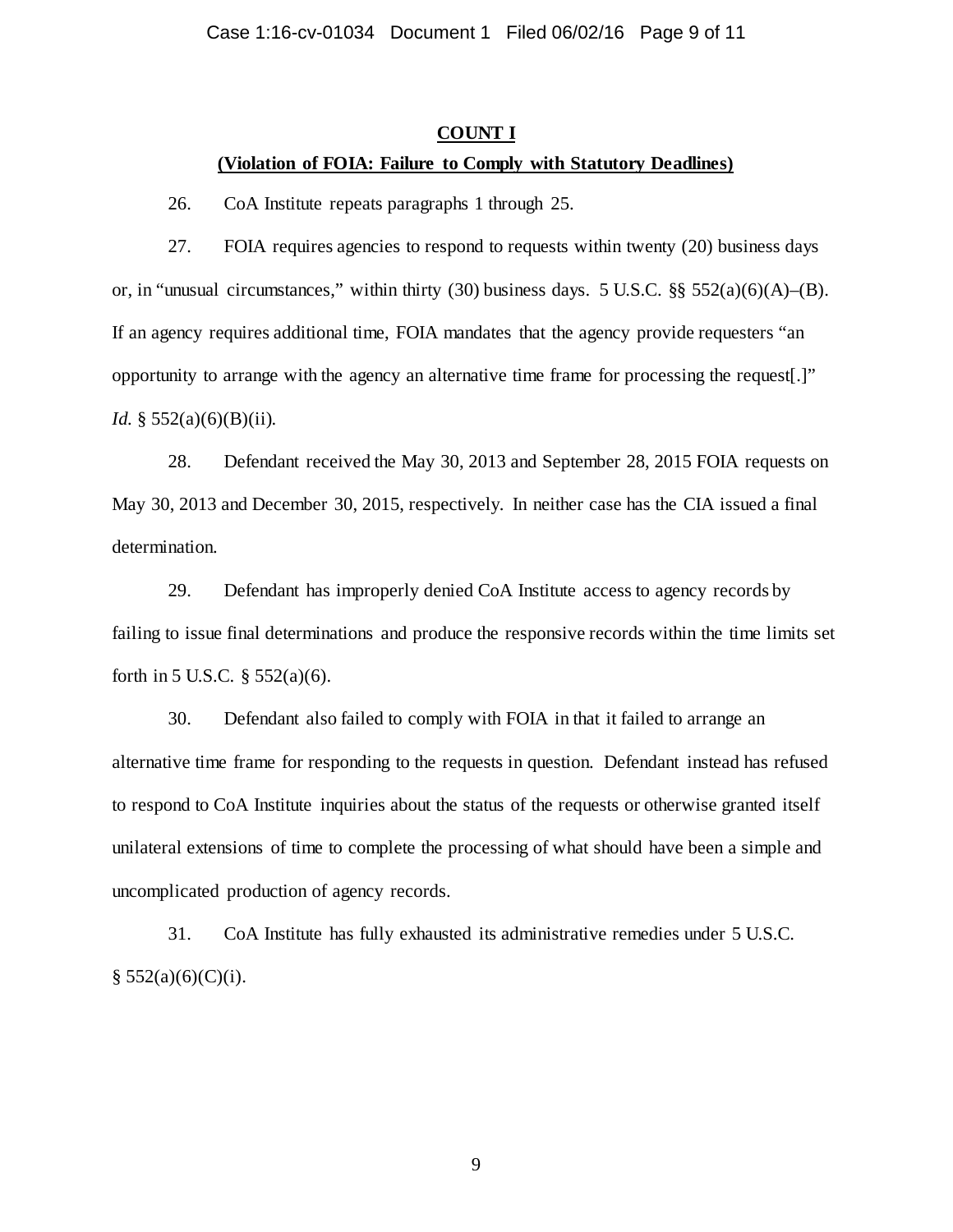# **RELIEF REQUESTED**

WHEREFORE, CoA Institute respectfully requests and prays that this Court:

- a. Order Defendant to process the May 30, 2013 and September 28, 2015 FOIA requests expeditiously and make a final determination within twenty (20) business days of the date of the Order;
- b. Order Defendant to produce all responsive records responsive to the May 30, 2013 and September 28, 2015 FOIA requests promptly after issuing its final determinations;
- c. Order Defendants to issue a *Vaughn* index accompanying the records produced explaining each redaction or withholding;<sup>[1](#page-9-0)</sup>
- d. Award CoA Institute its costs and reasonable attorney fees incurred in this action pursuant to 5 U.S.C.  $\S$  552(a)(4)(E); and
- e. Grant such other relief as the Court may deem just and proper.

//

//

//

<span id="page-9-0"></span> <sup>1</sup> *See generally Vaughn v. Rosen*, 484 F.2d 820 (D.C. Cir. 1973) (requiring an agency to prepare an index correlating each withheld document, or portion thereof, with a specific FOIA exemption and nondisclosure justification).